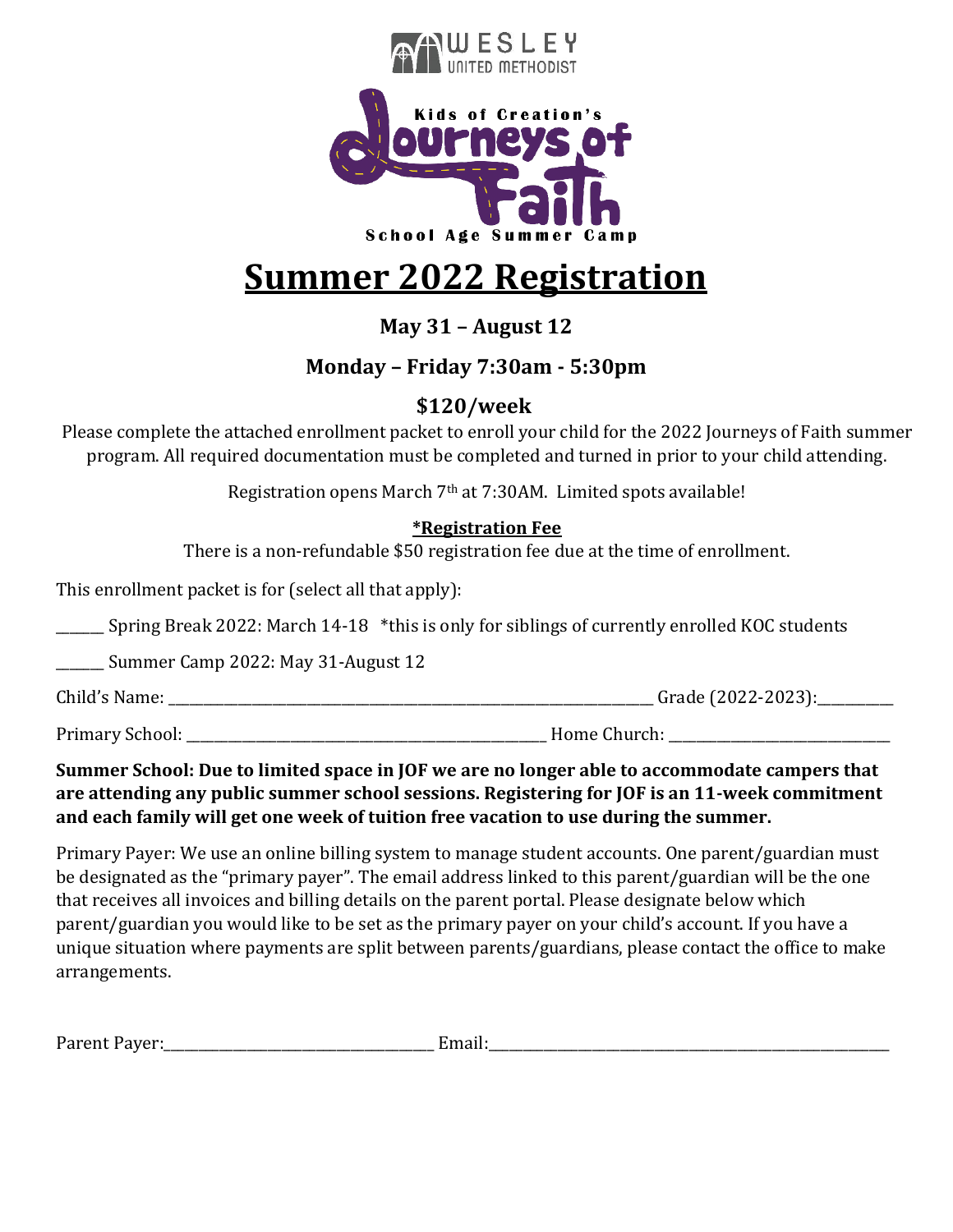Please complete all lines.

| Grade Level (22-23 year school year): $1^{st}$ $2^{nd}$ $3^{rd}$ $4^{th}$ $5^{th}$                                                                                                                                                                                                                                                                                                                                                                                                                          |  |  |  |  | Jr. Intern $6^{\text{th}}$ $7^{\text{th}}$ $8^{\text{th}}$ |  |  |  |  |
|-------------------------------------------------------------------------------------------------------------------------------------------------------------------------------------------------------------------------------------------------------------------------------------------------------------------------------------------------------------------------------------------------------------------------------------------------------------------------------------------------------------|--|--|--|--|------------------------------------------------------------|--|--|--|--|
| Parental Information:                                                                                                                                                                                                                                                                                                                                                                                                                                                                                       |  |  |  |  |                                                            |  |  |  |  |
|                                                                                                                                                                                                                                                                                                                                                                                                                                                                                                             |  |  |  |  |                                                            |  |  |  |  |
|                                                                                                                                                                                                                                                                                                                                                                                                                                                                                                             |  |  |  |  |                                                            |  |  |  |  |
|                                                                                                                                                                                                                                                                                                                                                                                                                                                                                                             |  |  |  |  |                                                            |  |  |  |  |
|                                                                                                                                                                                                                                                                                                                                                                                                                                                                                                             |  |  |  |  |                                                            |  |  |  |  |
|                                                                                                                                                                                                                                                                                                                                                                                                                                                                                                             |  |  |  |  |                                                            |  |  |  |  |
|                                                                                                                                                                                                                                                                                                                                                                                                                                                                                                             |  |  |  |  |                                                            |  |  |  |  |
|                                                                                                                                                                                                                                                                                                                                                                                                                                                                                                             |  |  |  |  |                                                            |  |  |  |  |
|                                                                                                                                                                                                                                                                                                                                                                                                                                                                                                             |  |  |  |  |                                                            |  |  |  |  |
| <b>Emergency Contacts other than Parents:</b>                                                                                                                                                                                                                                                                                                                                                                                                                                                               |  |  |  |  |                                                            |  |  |  |  |
|                                                                                                                                                                                                                                                                                                                                                                                                                                                                                                             |  |  |  |  |                                                            |  |  |  |  |
|                                                                                                                                                                                                                                                                                                                                                                                                                                                                                                             |  |  |  |  |                                                            |  |  |  |  |
|                                                                                                                                                                                                                                                                                                                                                                                                                                                                                                             |  |  |  |  |                                                            |  |  |  |  |
|                                                                                                                                                                                                                                                                                                                                                                                                                                                                                                             |  |  |  |  |                                                            |  |  |  |  |
| Authorized Individuals to Pick-Up Child other than Parents:                                                                                                                                                                                                                                                                                                                                                                                                                                                 |  |  |  |  |                                                            |  |  |  |  |
|                                                                                                                                                                                                                                                                                                                                                                                                                                                                                                             |  |  |  |  |                                                            |  |  |  |  |
|                                                                                                                                                                                                                                                                                                                                                                                                                                                                                                             |  |  |  |  |                                                            |  |  |  |  |
| Authorization for Emergency Medical Care:<br>I understand that in case of a medical emergency, I will be notified immediately. If my child requires emergency medical care, the<br>physician and preferred hospital to be used are as follows:                                                                                                                                                                                                                                                              |  |  |  |  |                                                            |  |  |  |  |
|                                                                                                                                                                                                                                                                                                                                                                                                                                                                                                             |  |  |  |  |                                                            |  |  |  |  |
|                                                                                                                                                                                                                                                                                                                                                                                                                                                                                                             |  |  |  |  |                                                            |  |  |  |  |
|                                                                                                                                                                                                                                                                                                                                                                                                                                                                                                             |  |  |  |  |                                                            |  |  |  |  |
|                                                                                                                                                                                                                                                                                                                                                                                                                                                                                                             |  |  |  |  |                                                            |  |  |  |  |
| Please submit this enrollment form to the Journeys of Faith/Kids of Creation office with your registration fee. Summer<br>enrollment requires a \$50 non-refundable registration fee. There is also a non-refundable \$10 security fee for each key<br>card needed for access to the building.<br>Space is limited and enrollment is on a first come, first serve basis. Please verify enrollment with the office at the time<br>of submission. If you have any questions, please call us at (417)720-1053. |  |  |  |  |                                                            |  |  |  |  |
|                                                                                                                                                                                                                                                                                                                                                                                                                                                                                                             |  |  |  |  |                                                            |  |  |  |  |